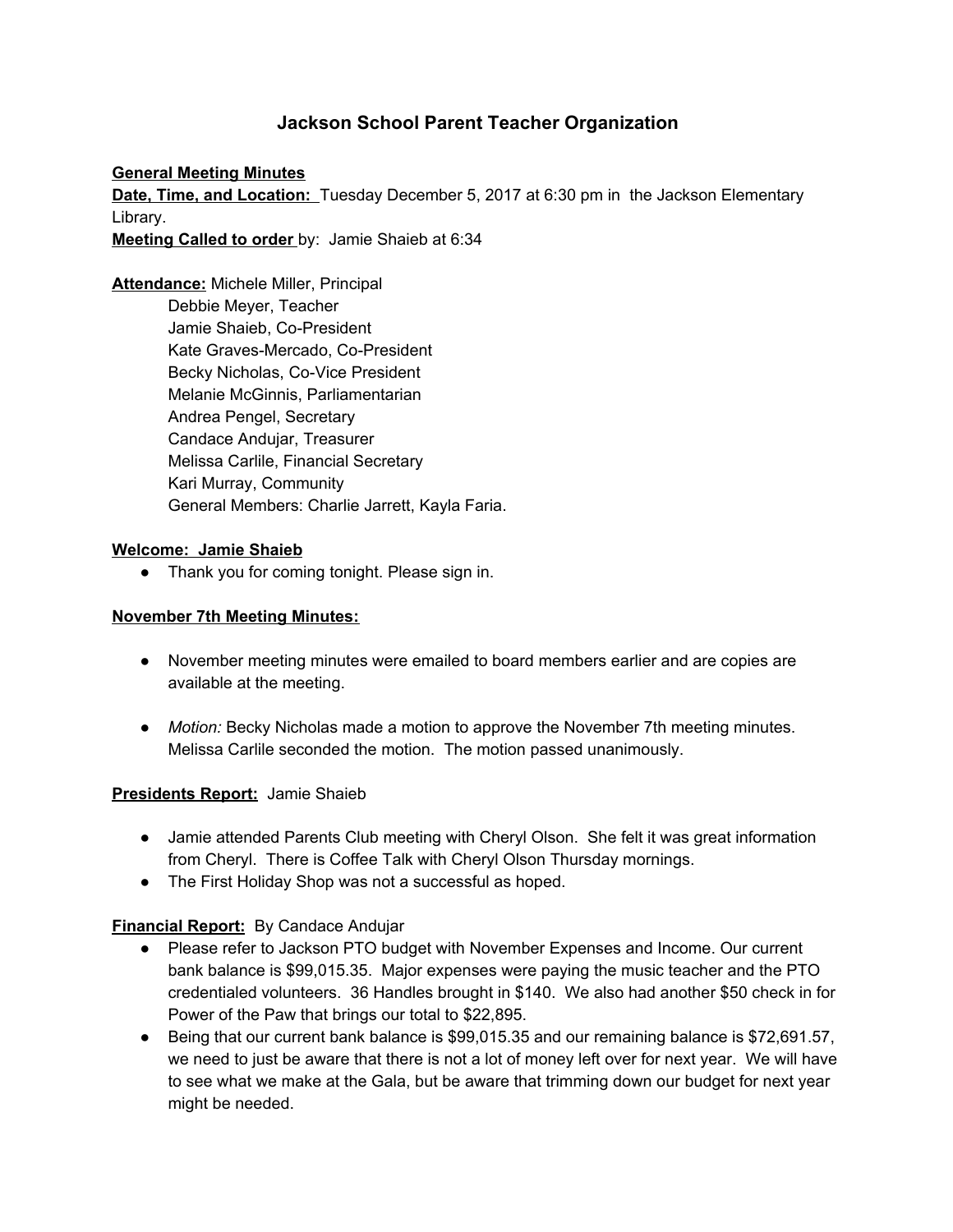# **Principal's Report:** by Michele Miller

- Next remaining weeks are busy. We have the JAG performances the next two nights. The Santa run is coming next week.
- GLAD training for the next four days for a number of teachers.
- Michele went to a great seminar on managing difficult children. There were 20 teachers from our district to bring back and share the knowledge to our staff.
- We have a few families that have volunteered to provide gift cards or gifts for families in our community that need help. Those interested in donating can talk with Mrs. Miller.
- Jamie Shaieb brought up that there are leftover Script gift cards to Target from last years PTO budget. A discussion was held about donating them to families in need in our community.
- *Motion:* Melissa Carlile made a motion to donate the remaining Target gift cards from last year's budget to families in need in our school community. The motion was seconded by Becky Nicholas. The motion passed unanimously.

# **Committee Reports:**

Community: Kari Murray

- Donuts with Dad was a success. It was great timing with the book fair.
- Veterans Assembly was great too. Kate did a wonderful job with the breakfast
- Santa Run is coming. Expecting a large turn out because the Fire Fighters will not be making as many stops in neighborhoods. The Sign up genius for cookies is full so we are not having to pay for cookies for the night. We will have hot cocoa with the cookies and music.

# Holiday Shop: Kate Graves-Mercado

● Holiday Shop will be December 13-15 is the holiday shop. The kick off night will be Wednesday December 13th from 3-5. Santa will be there to take pictures with the kids. Candace is donating her time as the photographer. Kate was able to obtain frames from Costco. The hope to draw people to the event. We still need volunteers to work at the shop. Sign-up-Genius has been sent out for volunteers to help as cashiers, help with shopping and at the wrapping station. It will be organized to make it easy for the kids to shop and for the cashiers.

# Gala: Jamie Shaieb

Gala is moving along with most major roles assigned. Theme has changed to…"The Totally Awesome Gala!!" Any suggestions are welcome for auction items. Still brainstorming for Fund-A-Need.